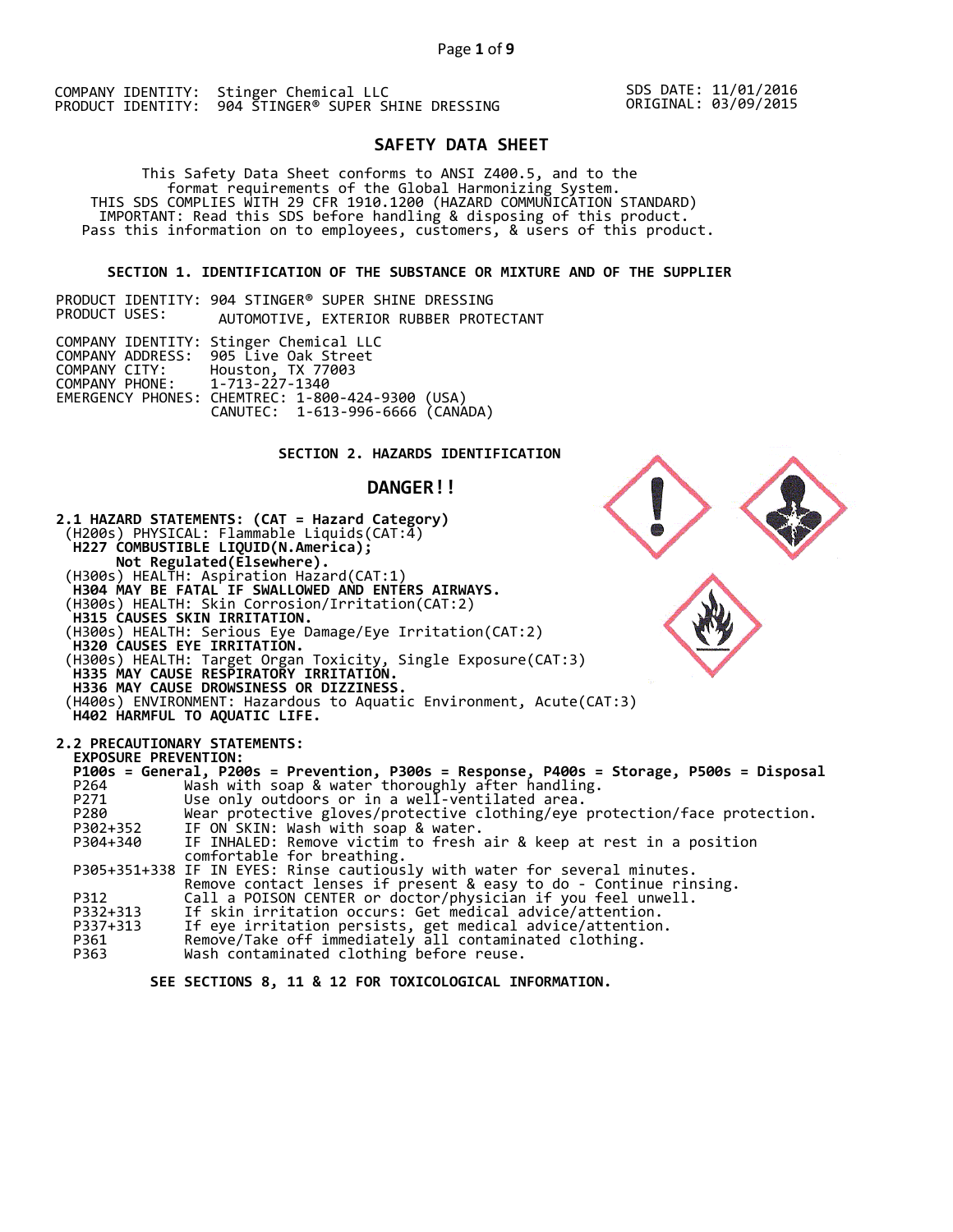|  | COMPANY IDENTITY: Stinger Chemical LLC              |
|--|-----------------------------------------------------|
|  | PRODUCT IDENTITY: 904 STINGER® SUPER SHINE DRESSING |

SDS DATE: 11/01/2016 ORIGINAL: 03/09/2015

# **SECTION 3. COMPOSITION/INFORMATION ON INGREDIENTS**

| <b>MATERIAL</b>                                      | CAS#       | <b>EINECS#</b> | WT %      |
|------------------------------------------------------|------------|----------------|-----------|
| Hydrotreated Light istillate<br>Polydimetyl Siloxane | 64742-47-8 | 265-200-4      | 65-75     |
|                                                      | 63148-62-9 | $\sim$         | $15 - 24$ |

The specific chemical component identities and/or the exact component percentages of this material may be withheld as trade secrets. This information is made available to health professionals, employees, and designated representatives in accordance with the applicable provisions of 29 CFR 1910.1200  $(1)(1).$ 

TRACE COMPONENTS: Trace ingredients (if any) are present in < 1% concentration, (< 0.1% for potential carcinogens, reproductive toxins, respiratory tract mutagens, and sensitizers). None of the trace ingredients contribute significant additional hazards at the concentrations that may be present in this product. All pertinent hazard information has been provided in this document, per the requirements of the Federal Occupational Safety and Health Administration Standard (29 CFR 1910.1200), U.S. State equivalents, and Canadian Hazardous Materials Identification System Standard (CPR 4).

#### **SECTION 4. FIRST AID MEASURES**

4.1 MOST IMPORTANT SYMPTOMS/EFFECTS, ACUTE & CHRONIC: See Section 11 for symptoms/effects, acute & chronic.

4.2 GENERAL ADVICE:<br>First Aid responders should pay attention to self-protection and use the recommended protective clothing (chemical resistant gloves, splash protection). If potential for<br>exposure exists, refer to Section 8 for specific personal protective equipment.

4.3 EYE CONTACT:<br>If this product enters the eyes, check for and remove any contact lenses. Open eyes while<br>under gently running water. Use sufficient force to open eyelids. "Roll" eyes to expose<br>more surface. <u>Minimum</u> flu

4.4 SKIN CONTACT:<br>If the product contaminates the skin, immediately begin decontamination with running<br>water. <u>Minimum</u> flushing is for 15 minutes. Remove contaminated clothing, taking care not<br>to contaminate eyes. If skin

4.5 INHALATION:<br>After high vapor exposure, remove to fresh air. If breathing is difficult, give<br>oxygen. If breathing has stopped, trained personnel should immediately begin artificial<br>respiration. If the heart has stopped,

4.6 SWALLOWING:<br>If swallowed, CALL PHYSICIAN OR POISON CONTROL CENTER FOR MOST CURRENT INFORMATION. If<br>professional advice is not available, give two glasses of water to drink. DO NOT INDUCE<br>VOMITING. Never induce vomiting

4.7 RESCUERS: Victims of chemical exposure must be taken for medical attention. Rescuers should be taken for medical attention, if necessary. Take a copy of label and SDS to physician or health professional with victim.

4.8 NOTES TO PHYSICIAN:<br>There is no specific antidote. Treatment of overexposure should be directed at the control<br>of symptoms and the clinical condition of the patient. Any material aspirated during<br>vomiting may cause lun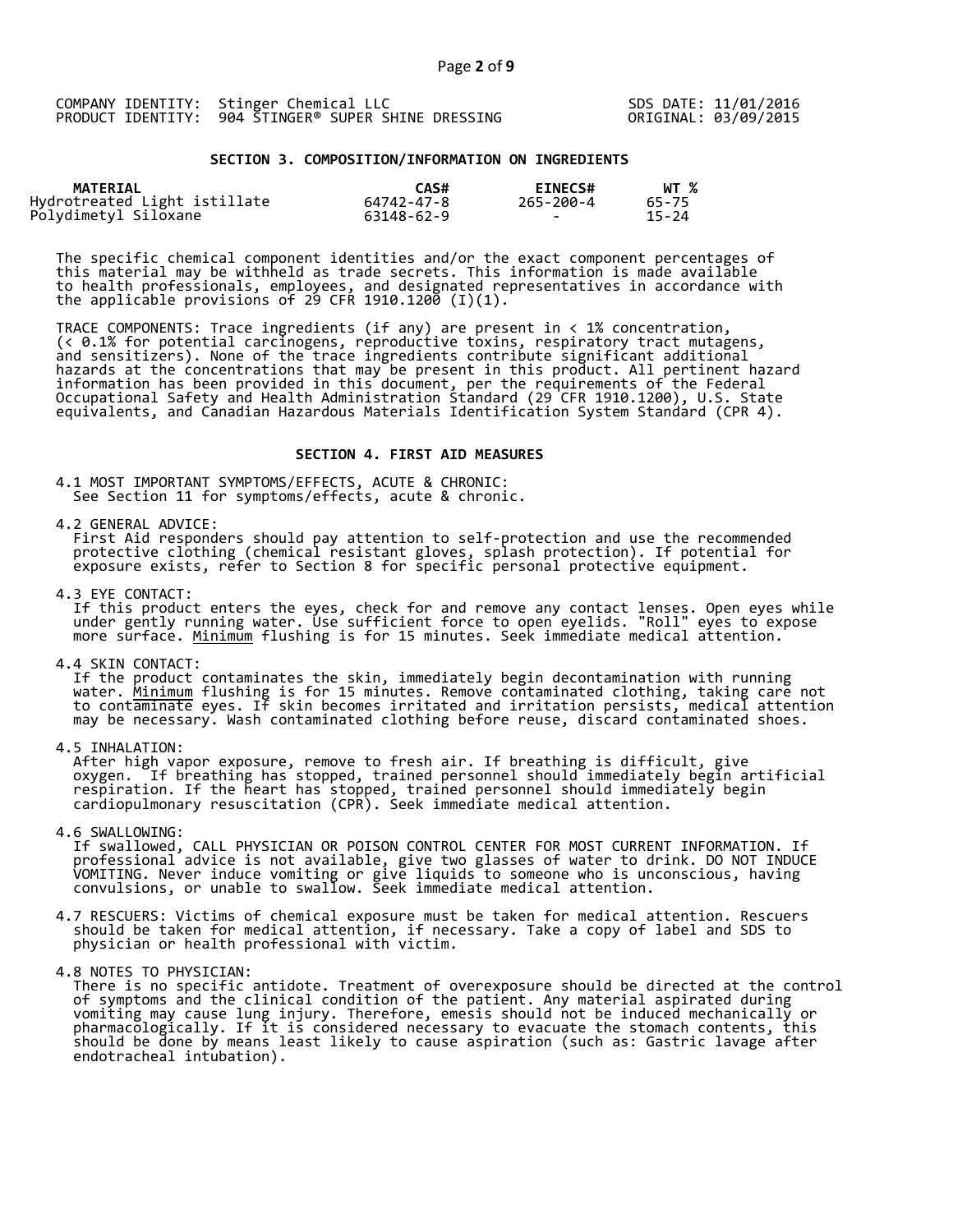SDS DATE: 11/01/2016 ORIGINAL: 03/09/2015

# **SECTION 5. FIRE FIGHTING MEASURES**

- 5.1 FIRE & EXPLOSION PREVENTIVE MEASURES: NO open flames. Above flash point, use a closed system, ventilation, explosion-proof electrical equipment, lighting.
- 5.2 SUITABLE (& UNSUITABLE) EXTINGUISHING MEDIA: Use dry powder, AFFF, carbon dioxide.
- 5.3 SPECIAL PROTECTIVE EQUIPMENT & PRECAUTIONS FOR FIRE FIGHTERS:<br>Water spray may be ineffective on fire but can protect fire-fighters<br>& cool closed containers. Use fog nozzles if water is used.<br>Do not enter confined fire-
- 5.4 SPECIFIC HAZARDS OF CHEMICAL & HAZARDOUS COMBUSTION PRODUCTS:<br>
COMBUSTIBLE!<br>
Isolate from oxidizers, heat, & open flame.<br>
Closed containers may explode if exposed to extreme heat.<br>
Applying to hot surfaces requires spe

# **SECTION 6. ACCIDENTAL RELEASE MEASURES**

- 6.1 SPILL AND LEAK RESPONSE AND ENVIRONMENTAL PRECAUTIONS:<br>Uncontrolled releases should be responded to by trained personnel using pre-planned<br>procedures. No action shall be taken involving personal risk without suitable t
- 6.2 PERSONAL PRECAUTIONS, PROTECTIVE EQUIPMENT, EMERGENCY PROCEDURES:<br>The proper personal protective equipment for incidental releases (such as: 1 Liter of the<br>product released in a well-ventilated area), use impermeable g

Personal protective equipment are required wherever engineering controls are not adequate<br>or conditions for potential exposure exist. Select NIOSH/MSHA approved based on actual<br>or potential airborne concentrations in accor

6.3 ENVIRONMENTAL PRECAUTIONS:<br>Stop spill at source. Construct temporary dikes of dirt, sand, or any appropriate readily<br>available material to prevent spreading of the material. Close or cap valves and/or<br>block or plug hol

- 
- 6.4 METHODS AND MATERIAL FOR CONTAINMENT & CLEAN-UP:<br>Absorb spilled liquid with polypads or other suitable absorbent materials. If necessary,<br>neutralize using suitable buffering material, (acid with soda ash or base with p
- 

6.5 NOTIFICATION PROCEDURES:<br>In the event of a spill or accidental release, notify relevant authorities in accordance with all applicable regulations. US regulations require reporting release of this material<br>to the environment which exceed the applicable reportable quantity or oil spills which could<br>reach any waterway including intermitt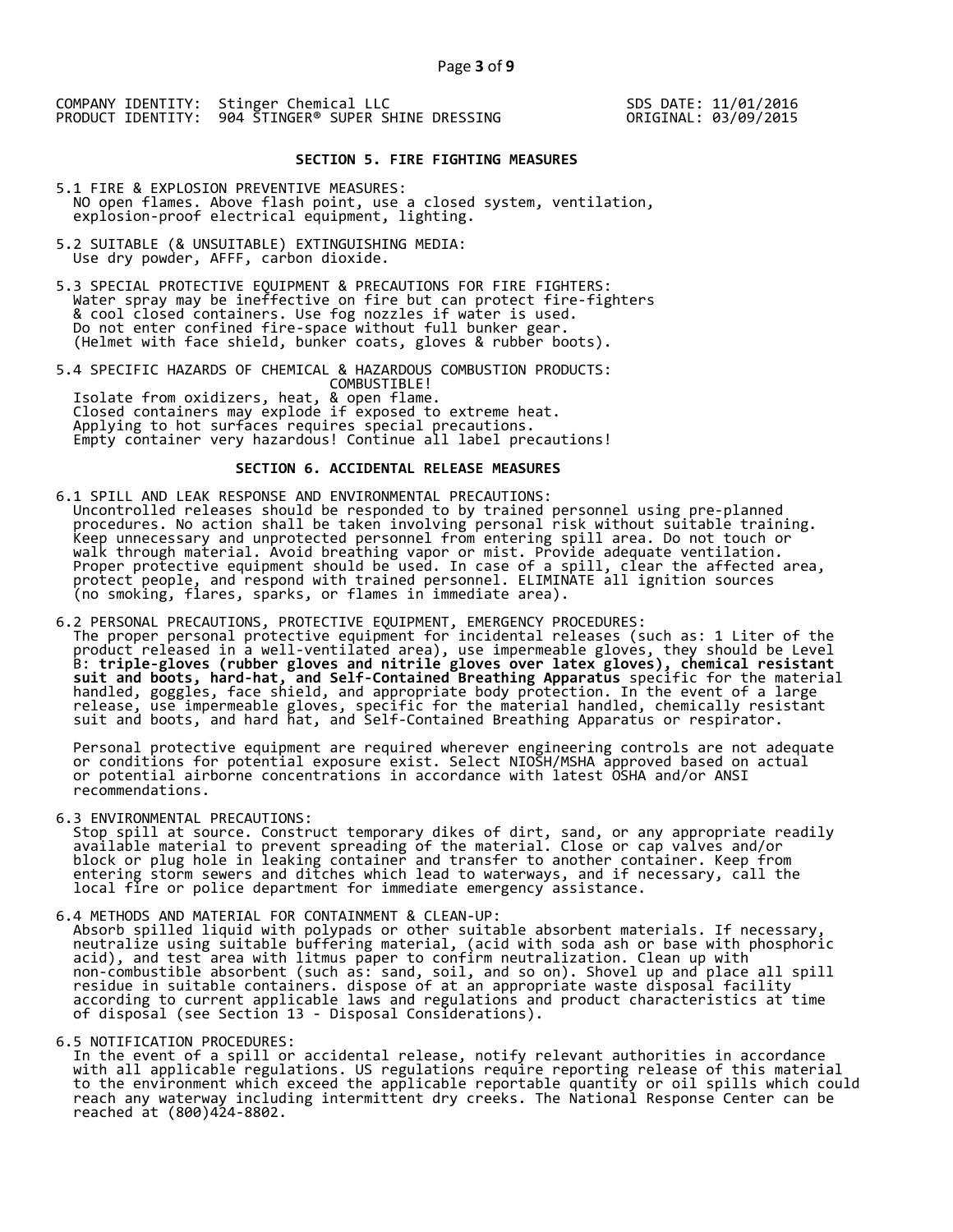SDS DATE: 11/01/2016 ORIGINAL: 03/09/2015

# **SECTION 7. HANDLING AND STORAGE**

7.1 PRECAUTIONS FOR SAFE HANDLING: Isolate from oxidizers, heat, & open flame. Use only with adequate ventilation. Avoid breathing of vapor or spray mist. Avoid contact with skin & eyes. Consult Safety Equipment Supplier. Wear goggles, face shield, gloves, apron & footwear impervious to material. Wash clothing before reuse.<br>Avoid free fall of liquid. Ground containers when transferring. Do not flame cut,<br>braze, or weld. Empty container very hazardous! Continue all label precautions!

7.2 CONDITIONS FOR SAFE STORAGE, INCLUDING ANY INCOMPATIBILITIES:<br>Isolate from strong oxidants.<br>Keep container tightly closed & upright when not in use to prevent leakage.

7.3 NONBULK: CONTAINERS:<br>Store containers in a cool, dry location, away from direct sunlight, sources of intense<br>heat, or where freezing is possible. Material should be stored in secondary containers or in a diked area, as appropriate. Store containers away from incompatible chemicals (see<br>Section 10, Stability and Reactivity). Post warning and "NO SMOKING" signs in storage and<br>use areas, as appropriate. Empty containers

7.4 BULK CONTAINERS:<br>All tanks and pipelines which contain this material must be labeled. Perform routine<br>maintenance on tanks or pipelines which contain this product. Report all leaks immediately<br>to the proper personnel.

7.5 TANK CAR SHIPMENTS:<br>Tank cars carrying this product should be loaded and unloaded in strict accordance with Tank cars carrying this product should be loaded and unloaded in strict accordance with<br>tank-car manufacturer's recommendation and all established on-site safety procedures.<br>Appropriate personal protective equipment must b Controls and Personal Protective Equipment.). All loading and unloading equipment must be<br>inspected, prior to each use. Loading and unloading operations must be attended, at all<br>times. Tank cars must be level, brakes must

7.6 PROTECTIVE PRACTICES DURING MAINTENANCE OF CONTAMINATED EQUIPMENT:<br>Follow practices indicated in Section 6 (Accidental Release Measures). Make certain<br>application equipment is locked and tagged-out safely. Always use t

7.7 EMPTY CONTAINER WARNING:<br>Empty containers may contain residue and can be dangerous. Do not attempt to refill or Empty containers may contain residue and can be uangerous. Bo not attempt to reinin or<br>clean containers without proper instructions. Empty drums should be completely drained<br>and safely stored until appropriately reconditio

 **SECTION 8. EXPOSURE CONTROLS/PERSONAL PROTECTION**

| 8.1 EXPOSURE LIMITS:                     |            |           |                    |             |
|------------------------------------------|------------|-----------|--------------------|-------------|
| <b>MATERIAL</b>                          | CAS#       |           | EINECS# TWA (OSHA) | TLV (ACGIH) |
| Hydrotreated Light Distillate 64742-47-8 |            | 265-200-4 | 200 mg/m3          | 200 mg/m3   |
| Polydimethyl Siloxane                    | 63148-62-9 | $\sim$    | None Known         | None Known  |
|                                          |            | -         |                    |             |

This product contains no EPA Hazardous Air Pollutants (HAP) in amounts  $> 0.1\%$ .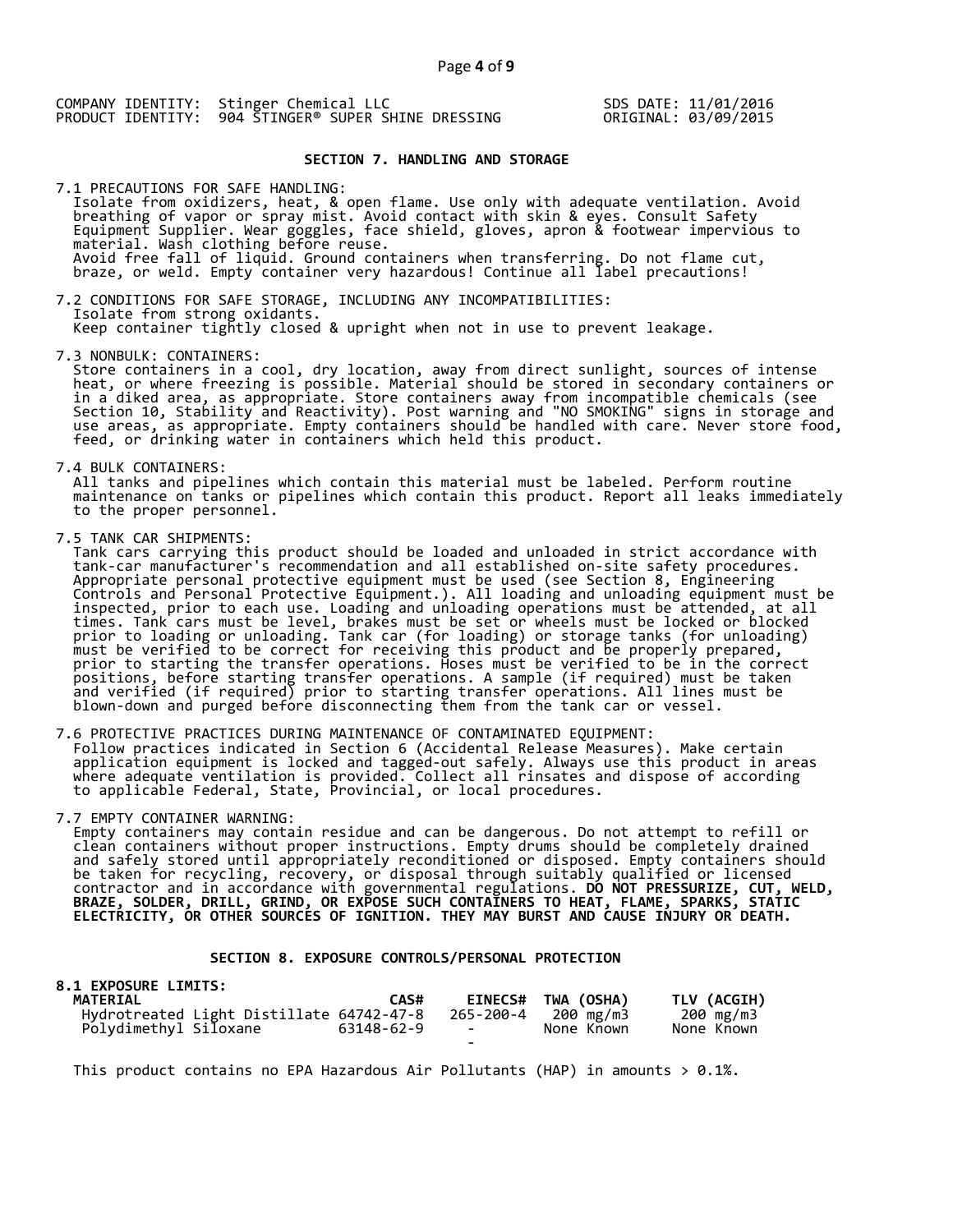COMPANY IDENTITY: Stinger Chemical LLC PRODUCT IDENTITY: 904 STINGER® SUPER SHINE DRESSING SDS DATE: 11/01/2016 ORIGINAL: 03/09/2015

 **SECTION 8. EXPOSURE CONTROLS/PERSONAL PROTECTION (CONTINUED)**

# **8.2 APPROPRIATE ENGINEERING CONTROLS:**

RESPIRATORY EXPOSURE CONTROLS<br>Airborne concentrations should be kept to lowest levels possible. If vapor, dust or mist<br>is generated and the occupational exposure limit of the product, or any component of the<br>product, is ex respirator authorized in 29 CFR 1910.134, European Standard EN 149, or applicable State<br>regulations, after determining the airborne concentration of the contaminant. Air supplied<br>oxygen content is unknown. Maintain airborn

EMERGENCY OR PLANNED ENTRY INTO UNKNOWN CONCENTRATIONS OR IDLH CONDITIONS<br>Positive pressure, full-face piece Self-Contained Breathing Apparatus; or positive<br>pressure, full-face piece Self-Contained Breathing Apparatus with

VENTILATION<br>LOCAL EXHAUST: LOCAL EXHAUST: Necessary MECHANICAL (GENERAL): Necessary SPECIAL: None OTHER: None Please refer to ACGIH document, "Industrial Ventilation, A Manual of Recommended Practices", most recent edition, for details.

# **8.3 INDIVIDUAL PROTECTION MEASURES, SUCH AS PERSONAL PROTECTIVE EQUIPMENT:**

EYE PROTECTION:<br>Safety eyewear complying with an approved standard should be used when a risk Safety eyewear complying with an approved standard should be used when a risk<br>assessment indicates this is necessary to avoid exposure to liquid splashes, mists or<br>dusts. If contact is possible, chemical splash goggles sho are recommended when the operation can generate splashes, sprays or mists.

#### HAND PROTECTION:

HAND PROTECTION:<br>
Use gloves chemically resistant to this material. Glove must be inspected prior to use.<br>
Use gloves chemically resistant to this material. Glove must be inspected prior to use.<br>
Preferred examples: Butyl In the case of mixtures, consisting of several substances, the<br>protection time of the gloves cannot be accurately estimated.<br>Use proper glove removal technique (without touching glove's outer surface) to avoid skin<br>contact

#### BODY PROTECTION:

Use body protection appropriate for task. Cover-all, rubber aprons, or chemical protective<br>clothing made from impervious materials are generally acceptable, depending on the task.

#### WORK & HYGIENIC PRACTICES:

Work & HIGLENIC PRACTICES.<br>Wash hands, forearms and face thoroughly after handling chemical products, before eating,<br>smoking and using toilet facilities and at the end of the working period. Provide readily<br>accessible eye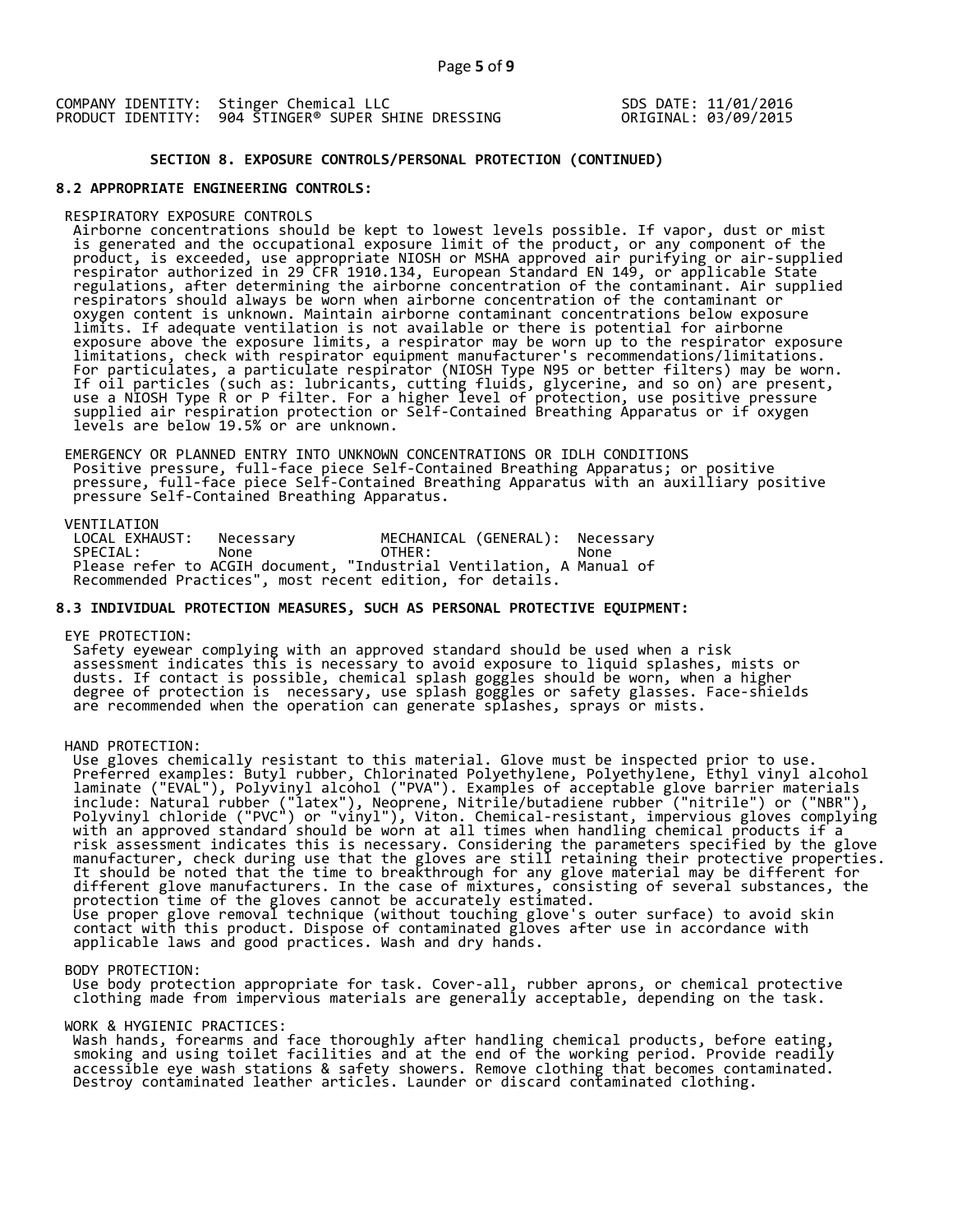| COMPANY IDENTITY: Stinger Chemical LLC              | SDS DATE: 11/01/2016 |
|-----------------------------------------------------|----------------------|
| PRODUCT IDENTITY: 904 STINGER® SUPER SHINE DRESSING | ORIGINAL: 03/09/2015 |

# **SECTION 9. PHYSICAL & CHEMICAL PROPERTIES**

| APPEARANCE:                                            | Liquid, Blue                                  |
|--------------------------------------------------------|-----------------------------------------------|
| ODOR:                                                  | Watermelon                                    |
| ODOR THRESHOLD:                                        | Not Available                                 |
| pH (Neutrality):                                       | Not Available                                 |
| MELTING POINT/FREEZING POINT:                          | Not Available                                 |
| BOILING RANGE (IBP, 50%, Dry Point):                   | 217 217 257* C / 424 424 495* F (*=End Point) |
| FLASH POINT (TÈST METHOD):                             | 48.8 C / 120 F (TCC)                          |
| EVAPORATION RATE (n-Butyl Acetate=1):                  | Not Applicable                                |
| FLAMMABILITY CLASSIFICATION:                           | Class III-A                                   |
| LOWER FLAMMABLE LIMIT IN AIR (% by vol):               | 0.95                                          |
| UPPER FLAMMABLE LIMIT IN AIR (% by vol):               | Not Available                                 |
| VAPOR PRESSURE (mm of Hg)@20 C                         | 0.2                                           |
| VAPOR DENSITY (air=1):<br>GRAVITY @ 68/68 F / 20/20 C: | 6.1                                           |
| DENSITY:                                               | 0.826                                         |
| SPECIFIC GRAVITY (Water=1):                            | 0.828                                         |
| POUNDS/GALLON:                                         | 6.895                                         |
| WATER SOLUBILITY:                                      | Negligible                                    |
| PARTITION COEFFICIENT (n-Octane/Water):                | Not Available                                 |
| AUTO IGNITION TEMPERATURE:                             | 260 C / 500 F                                 |
| DECOMPOSITION TEMPERATURE:                             | Not Available                                 |
| TOTAL VOC'S (TVOC)*:                                   | 75.0 Vol% / 592.5 g/L / 4.9 Lbs/Gal           |
| NONEXEMPT VOC'S (CVOC)*:                               | 0.0 Vol% /0.0 g/L / 0.000 Lbs/Gal             |
| HAZARDOUS AIR POLLUTANTS (HAPS):                       | 0.0 Wt% /0.0 $g/L$ / 0.000 Lbs/Gal            |
| NONEXEMPT VOC PARTIAL PRESSURE (mm of Hg @ 20 C)       | 0.0                                           |
| VISCOSITY @ 20 C (ASTM D445):                          | Not Available                                 |
| * Using CARB (California Air Resources Board Rules).   |                                               |

# **SECTION 10. STABILITY & REACTIVITY**

10.1 REACTIVITY & CHEMICAL STABILITY: Stable under normal conditions, no hazardous reactions when kept from incompatibles.

10.2 POSSIBILITY OF HAZARDOUS REACTIONS & CONDITIONS TO AVOID: Isolate from oxidizers, heat, & open flame.

10.3 INCOMPATIBLE MATERIALS: Reacts with strong oxidants, causing fire & explosion hazard.

10.4 HAZARDOUS DECOMPOSITION PRODUCTS: Carbon Monoxide, Carbon Dioxide, Silicon Dioxide from burning.

10.5 HAZARDOUS POLYMERIZATION: Will not occur.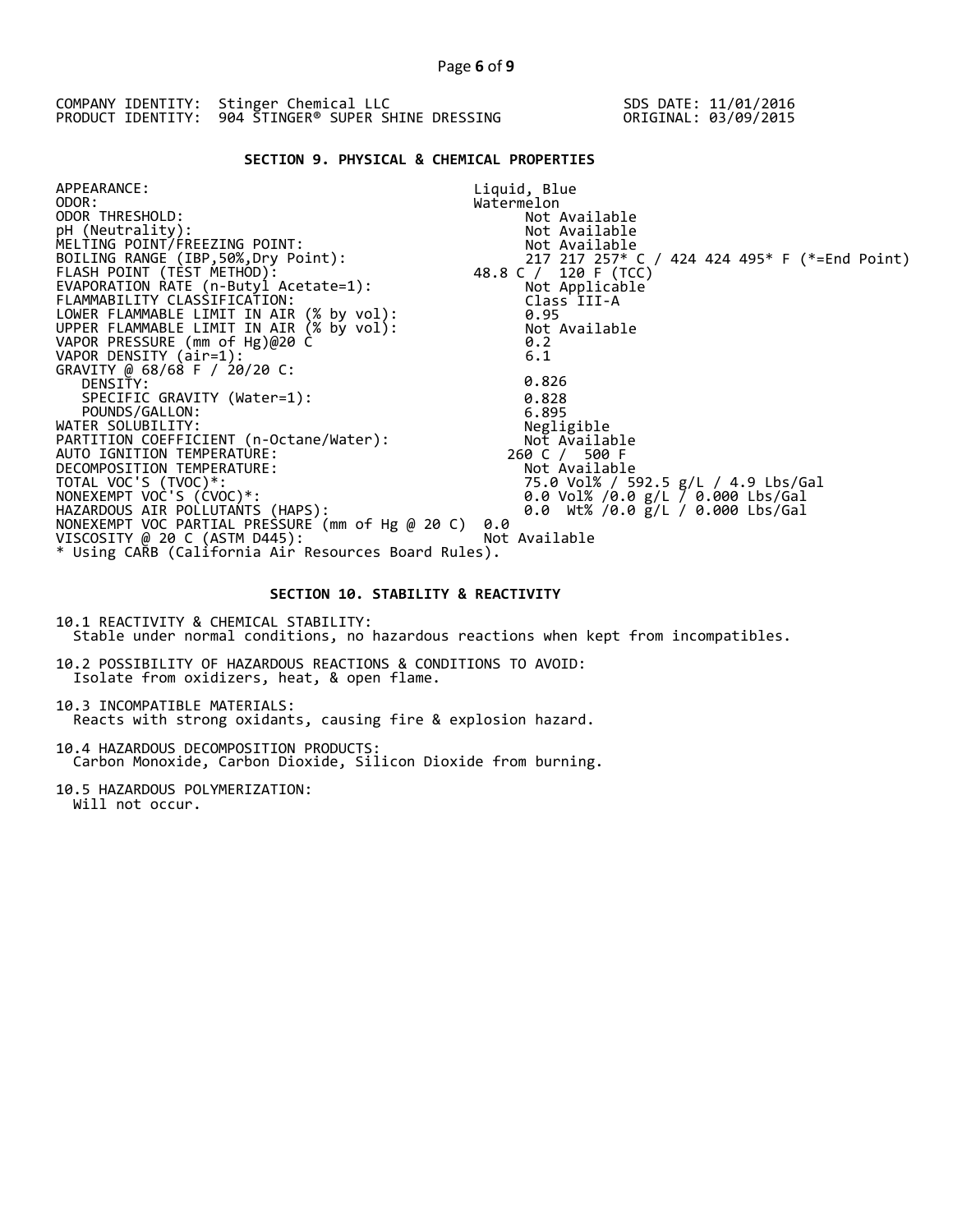SDS DATE: 11/01/2016 ORIGINAL: 03/09/2015

# **SECTION 11. TOXICOLOGICAL INFORMATION**

# **11.1 ACUTE HAZARDS**

11.11 EYE & SKIN CONTACT: Primary irritation to skin, defatting, dermatitis.<br>Primary irritation to eyes, redness, tearing, blurred vision.<br>Liquid can cause eye irritation. Wash thoroughly after handling.

11.12 INHALATION: Anesthetic. Irritates respiratory tract. Acute overexposure can cause serious nervous system depression. Vapor harmful.

11.13 SWALLOWING: Swallowing can cause abdominal irritation, nausea, vomiting & diarrhea.<br>The symptoms of chemical pneumonitis may not show up for a few days.

#### **11.2 SUBCHRONIC HAZARDS/CONDITIONS AGGRAVATED**

MEDICAL CONDITIONS AGGRAVATED BY EXPOSURE: Pre-existing disorders of any target organs mentioned in this Document can be aggravated by over-exposure by routes of entry to components of this product. Persons with these disorders should avoid use of this product.

# **11.3 CHRONIC HAZARDS**

11.31 CANCER, REPRODUCTIVE & OTHER CHRONIC HAZARDS: Leukemia been reported in humans from Benzene. Absorption thru skin may be harmful.

11.32 TARGET ORGANS: May cause damage to target organs, based on animal data.

11.33 IRRITANCY: Irritating to contaminated tissue.

11.34 SENSITIZATION: No component is known as a sensitizer.

11.35 MUTAGENICITY: No known reports of mutagenic effects in humans.

11.36 EMBRYOTOXICITY: No known reports of embryotoxic effects in humans.

11.37 TERATOGENICITY: No known reports of teratogenic effects in humans.

11.38 REPRODUCTIVE TOXICITY: No known reports of reproductive effects in humans.

A MUTAGEN is a chemical which causes permanent changes to genetic material (DNA)<br>such that the changes will propagate across generational lines. An EMBRYOTOXIN<br>is a chemical which causes damage to a developing embryo (such

#### **11.4 MAMMALIAN TOXICITY INFORMATION**

| <b>MATERIAL</b>                                     | <b>CAS#</b> | <b>EINECS#</b> | LOWEST KNOWN LETHAL DOSE DATA |
|-----------------------------------------------------|-------------|----------------|-------------------------------|
|                                                     |             |                | LOWEST KNOWN LD50 (ORAL)      |
| Hydrotreated Light Distillates 64742-47-8 265-200-4 |             |                | 20000.0 mg/kg(Rabbits)        |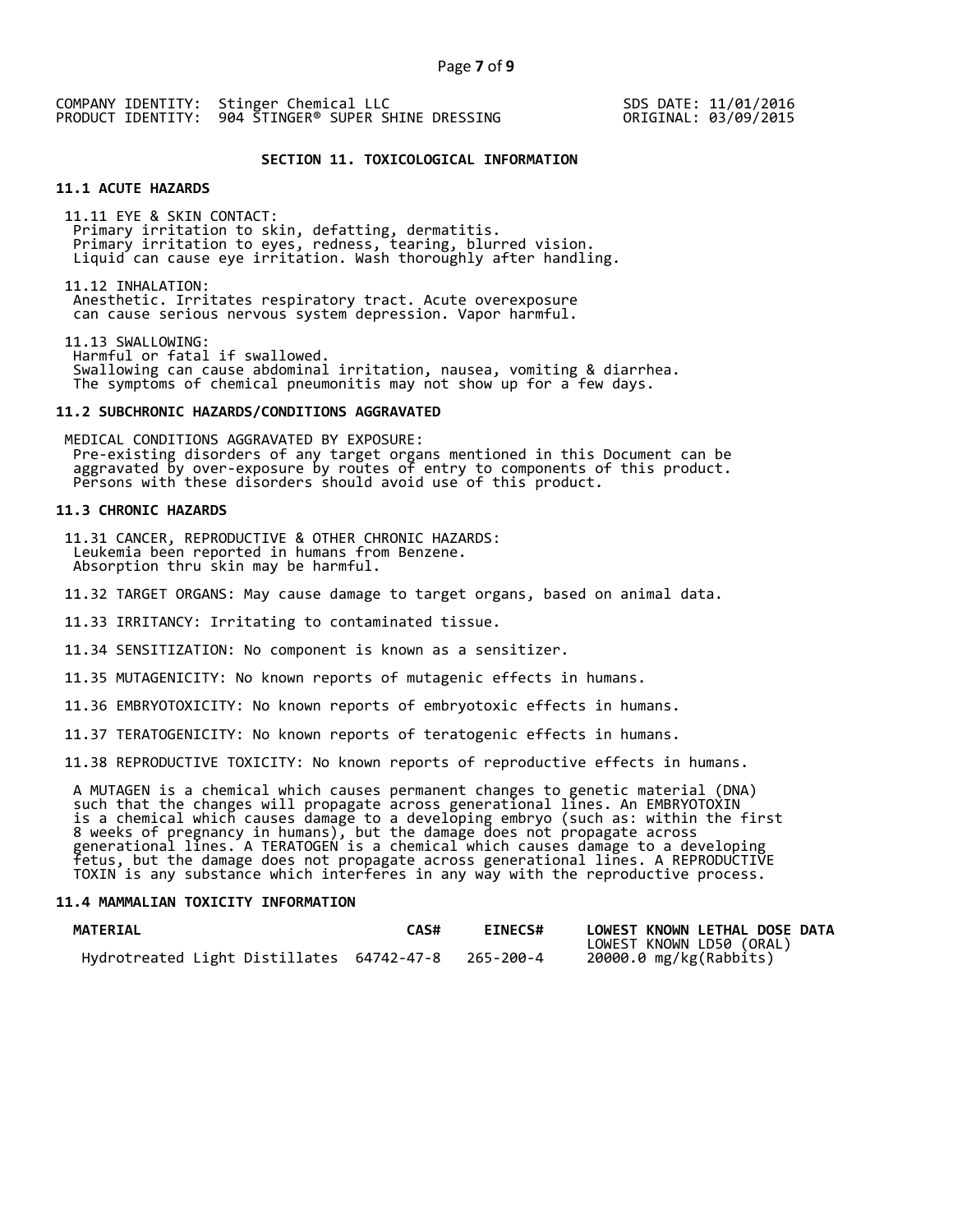SDS DATE: 11/01/2016 ORIGINAL: 03/09/2015

#### **SECTION 12. ECOLOGICAL INFORMATION**

**12.1 ALL WORK PRACTICES MUST BE AIMED AT ELIMINATING ENVIRONMENTAL CONTAMINATION.** 

12.2 EFFECT OF MATERIAL ON PLANTS AND ANIMALS: This product may be harmful or fatal to plant and animal life if released<br>into the environment. Refer to Section 11 (Toxicological Information) for<br>further data on the effects of this product's components on test animals.

12.3 EFFECT OF MATERIAL ON AQUATIC LIFE:<br>No aquatic environmental information is available on this product. Environmental effects of the substance have not been investigated adequately.

12.4 MOBILITY IN SOIL Mobility of this material has not been determined.

12.5 DEGRADABILITY This product is partially biodegradable.

12.6 ACCUMULATION Bioaccumulation of this product has not been determined.

#### **SECTION 13. DISPOSAL CONSIDERATIONS**

The generation of waste should be avoided or minimized wherever possible. Dispose of surplus and non-recyclable products via a licensed waste disposal contractor. Waste should not be disposed of untreated to the sewer unless fully compliant with the requirements of all authorities with jurisdiction. Waste packaging should be recycled. Incineration or landfill should only be considered when recycling is not feasible. This material and its container must be disposed of in a safe way. Care should be taken when handling emptied containers that have not been cleaned or rinsed out. Empty containers and liners may retain some product residues. Vapor from some product residues may create a highly flammable or explosive atmosphere inside the container. **DO NOT PRESSURIZE, CUT, WELD, BRAZE, SOLDER, DRILL, GRIND, OR EXPOSE USED CONTAINERS TO HEAT, FLAME, SPARKS, STATIC ELECTRICITY, OR OTHER SOURCES OF IGNITION. THEY MAY BURST AND CAUSE INJURY OR DEATH.** Avoid dispersal of spilled material and runoff and contact with soil, waterways, drains and sewers. Processing, use or contamination may change the waste disposal requirements. Do not dispose of on land, in surface waters, or in storm drains. Waste should be recycled or disposed of in accordance with regulations. Large amounts should be collected for reuse or consigned to licensed hazardous waste haulers for disposal. **ALL DISPOSAL MUST BE IN ACCORDANCE WITH ALL FEDERAL, STATE, PROVINCIAL, AND LOCAL REGULATIONS. IF IN DOUBT, CONTACT PROPER AGENCIES.** 

#### **SECTION 14. TRANSPORT INFORMATION**

MARINE POLLUTANT: No DOT/TDG SHIP NAME: Not regulated for transport on trucks in containers of < 119 Gallons DRUM LABEL:

IATA/ ICAO: IMO / IMDG: NA1993, Combustible liquid, N.O.S.,(contains Petroleum Distillates), 3, PG-III NOT REGULATED

EMERGENCY RESPONSE GUIDEBOOK NUMBER: 128

 **SECTION 15. REGULATORY INFORMATION** 

#### **15.1 EPA REGULATION:**

**SARA SECTION 311/312 HAZARDS: Acute Health, Fire** 

All components of this product are on the TSCA list. This material contains no known products restricted under SARA Title III, Section 313 in amounts greater or equal to 1%.